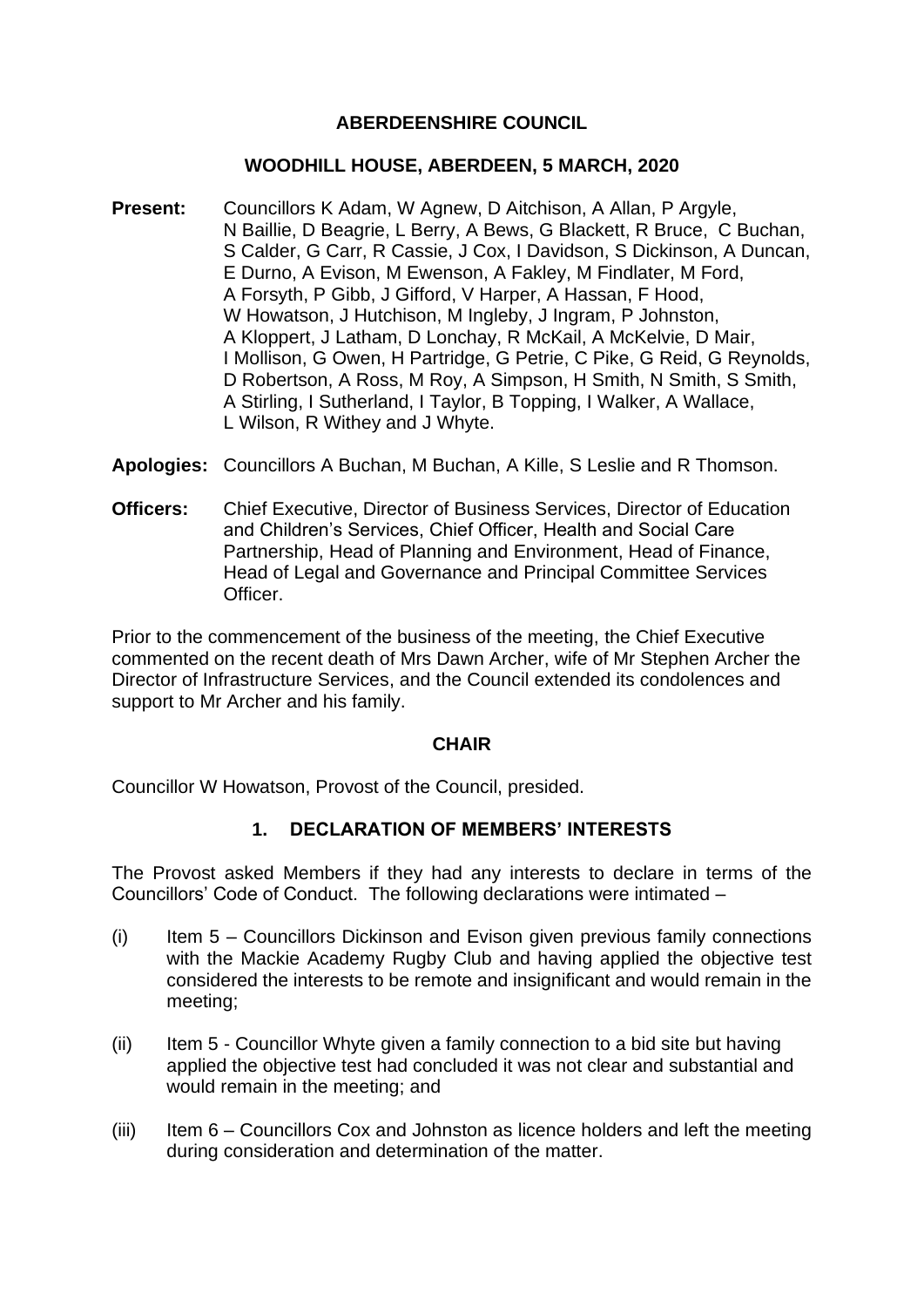# **2. STATEMENT ON EQUALITIES**

In making decisions on the following items of business, the Council **agreed**, in terms of Section 149 of the Equality Act, 2010:-

- (1) to have due regard to the need to:-
	- (a) eliminate discrimination, harassment and victimisation;
	- (b) advance equality of opportunity between those who share a protected characteristic and persons who do not share it; and
	- (c) foster good relations between those who share a protected characteristic and persons who do not share it.
- (2) where an Equality Impact Assessment was provided, to consider its contents and take those into account when reaching their decision.

# **3. MINUTE OF MEETING OF 13 FEBRUARY, 2020**

The Minute of Meeting of Aberdeenshire Council of 13 February, 2020, had been circulated and was **approved** as a correct record subject to an amendment at Item 6, in terms of the motion and the decision paragraph by replacing the words "that the Chief Executive" with "to instruct the Chief Executive to".

### **4. PLANNING APPLICATION APP/2019/2300 - FULL PLANNING PERMISSION FOR A NATIONAL DEVELOPMENT FOR THE ERECTION OF ELECTRICITY SUBSTATION COMPRISING PLATFORM AREA, CONTROL BUILDING, ASSOCIATED PLANT AND INFRASTRUCTURE, ANCILLARY FACILITIES, ACCESS TRACK AND LANDSCAPE WORKS ON LAND ADJACENT TO THE ST FERGUS GAS TERMINAL, ST FERGUS, PETERHEAD**

There had been circulated a report dated 17 January, 2020 by the Director of Infrastructure Services on an application for full planning permission for the erection of electricity substation comprising platform area, control building, associated plant and infrastructure, ancillary facilities, access track and landscape works on land adjacent to the St Fergus gas terminal, St Fergus, Peterhead. The report advised that the application was for a national development and for that reason required to be determined by the Council, following consultation with the Buchan Area **Committee.** 

The Head of Planning and Environment reported on the detail of the proposal and the Council **agreed**:

- (1) to grant Full Planning Permission, subject to:
	- (a) the following conditions:
	- 1. Contaminated Land

No works in connection with the development hereby approved shall commence unless an investigation of the site has been undertaken in accordance with BS 10175:2011+A2:2017 - 'Investigation of Potentially Contaminated Sites – Code of Practice' and a Report of that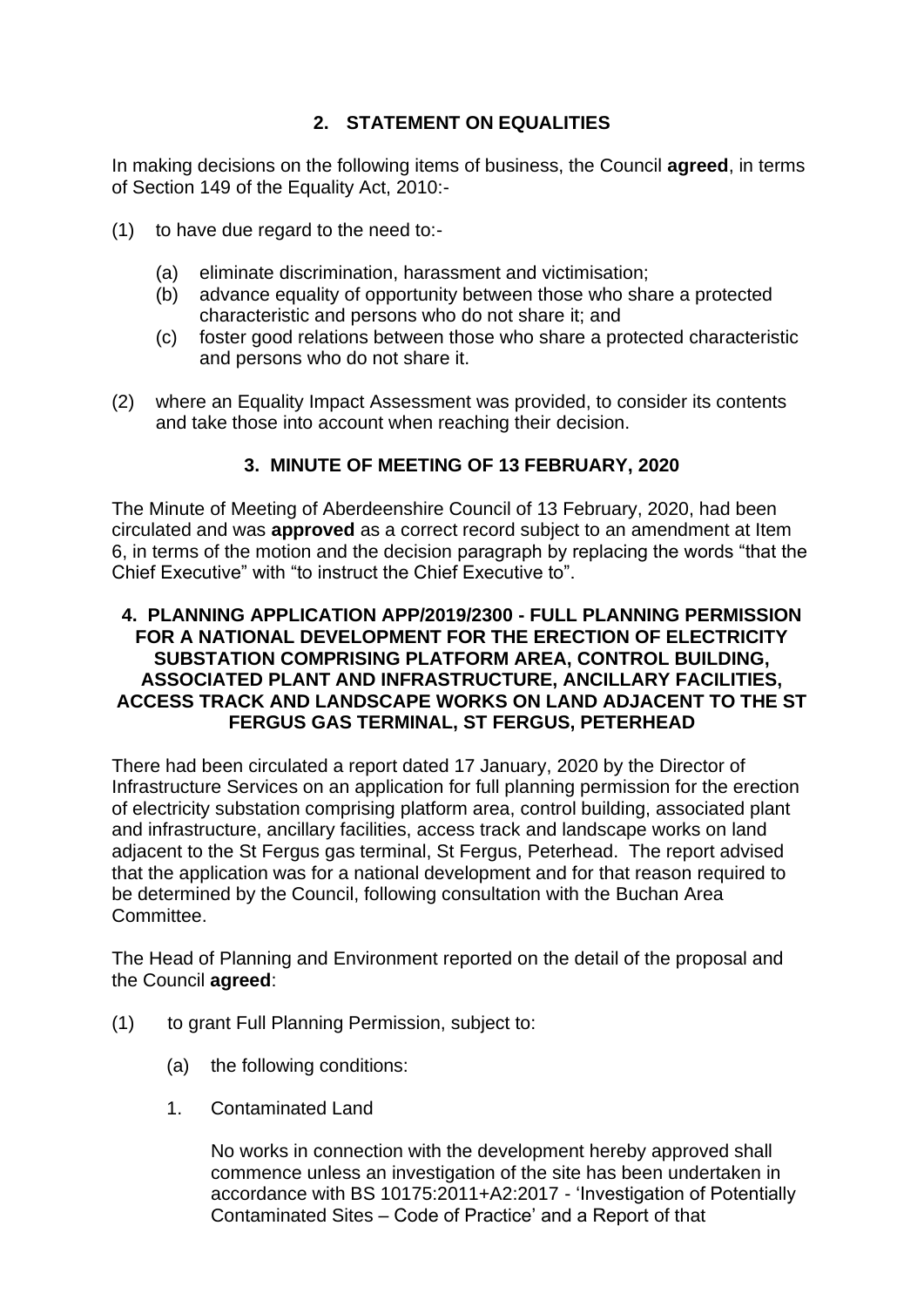investigation has been submitted to and approved in writing by the Planning Authority.

Where it is determined by the site investigation report that remediation of the site is required no works in connection with the development hereby approved shall commence unless a Remedial Scheme has been submitted to and approved in writing by the Planning Authority. The development hereby approved shall not be brought into use unless the approved Scheme of Remediation has been carried out in its entirety and a Validation Report has been submitted to and approved in writing by the Planning Authority.

Any areas of hardstanding, clean cover or other such barriers within the application site boundary that are included within the approved Scheme of Remediation and are required to break one or more pollutant linkages shall be permanently retained as such and shall not be disturbed without the prior written approval of the Planning Authority.

Reason: In order to ensure any potential contamination of the site is dealt with appropriately in the interests of public and environmental safety.

### 2. Archaeology

No works in connection with the development hereby approved shall commence unless an archaeological Written Scheme of Investigation (WSI) has been submitted to and approved in writing by the Planning Authority and a programme of archaeological works has been carried out in accordance with the approved WSI. The WSI shall include details of how the recording and recovery of archaeological resources found within the application site shall be undertaken, and how any updates, if required, to the written Scheme of Investigation will be provided throughout the implementation of the programme of archaeological works. Should the archaeological works reveal the need for post excavation analysis the development hereby approved shall not be brought into use unless a Post-Excavation Research Design (PERD) for the analysis, publication and dissemination of results and archive deposition has been submitted to and approved in writing by the Planning Authority. The PERD shall be carried out in complete accordance with the approved details.

Reason: To safeguard and record the archaeological potential of the area.

3. Landscaping

No works in connection with the development hereby approved shall commence unless a detailed scheme of hard and soft landscaping works, generally in accordance with Planting Mitigation drawing *JFLA\_SF\_PM\_001B dated October 2019 (page 31 of Environmental Appraisal)* has been submitted to and approved in writing by the Planning Authority.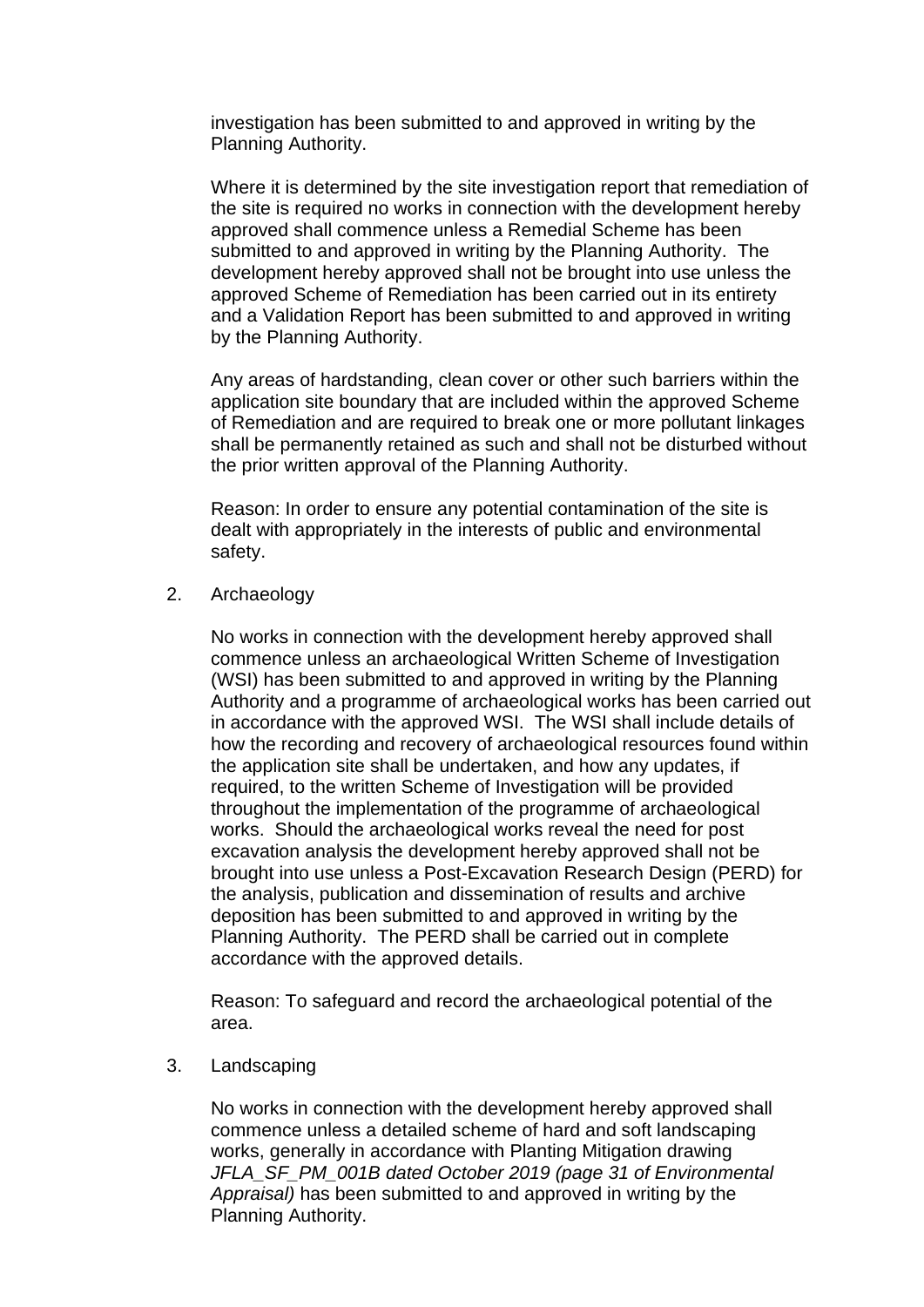Details of the Scheme shall include:

- Confirmed planting species mix;
- Confirmed locations of new planting including shrubs, trees;
- A schedule of planting to comprise plant sizes and proposed numbers and density;
- The location, design and materials of all hard landscaping works including perimeter/security fencing and any gates or other boundary treatments; and
- A programme for the implementation, completion and subsequent management of the proposed landscaping.

All soft and hard landscaping proposals shall be carried out in accordance with the approved planting scheme and management programme. Any planting which, within a period of 5 years from the completion of the development, in the opinion of the Planning Authority is dying, being severely damaged or becoming seriously diseased, shall be replaced by plants of similar size and species to those originally required to be planted. Once provided, all hard landscaping works shall thereafter be permanently retained.

Reason: To ensure the implementation and management of a satisfactory scheme of landscaping which will help to integrate the proposed development into the local landscape in the interests of the visual amenity of the area.

4. Drainage

The substation hereby approved shall not be brought into use unless the proposed foul and surface water drainage systems have been provided in accordance with the approved plan LT197 SFEG 0804 0002 Rev 01 dated 23.10.19 and included within the Drainage Impact Assessment. In accordance with this, there shall be no drainage connections into the trunk road drainage system. The foul and surface water drainage systems shall be permanently retained thereafter and maintained as appropriate and as approved.

Reason: In order to ensure that adequate drainage facilities are provided, and retained, in the interests of the amenity of the area.

5. Construction Traffic Management Plan

No works in connection with the permission hereby granted shall commence unless a Construction Traffic Management Plan (CTMP) has been submitted to and approved in writing by the Planning Authority in consultation with Transport Scotland (where the scheme would impact upon the Trunk Road network). The CTMP must include:

i) The proposed routing of all construction traffic.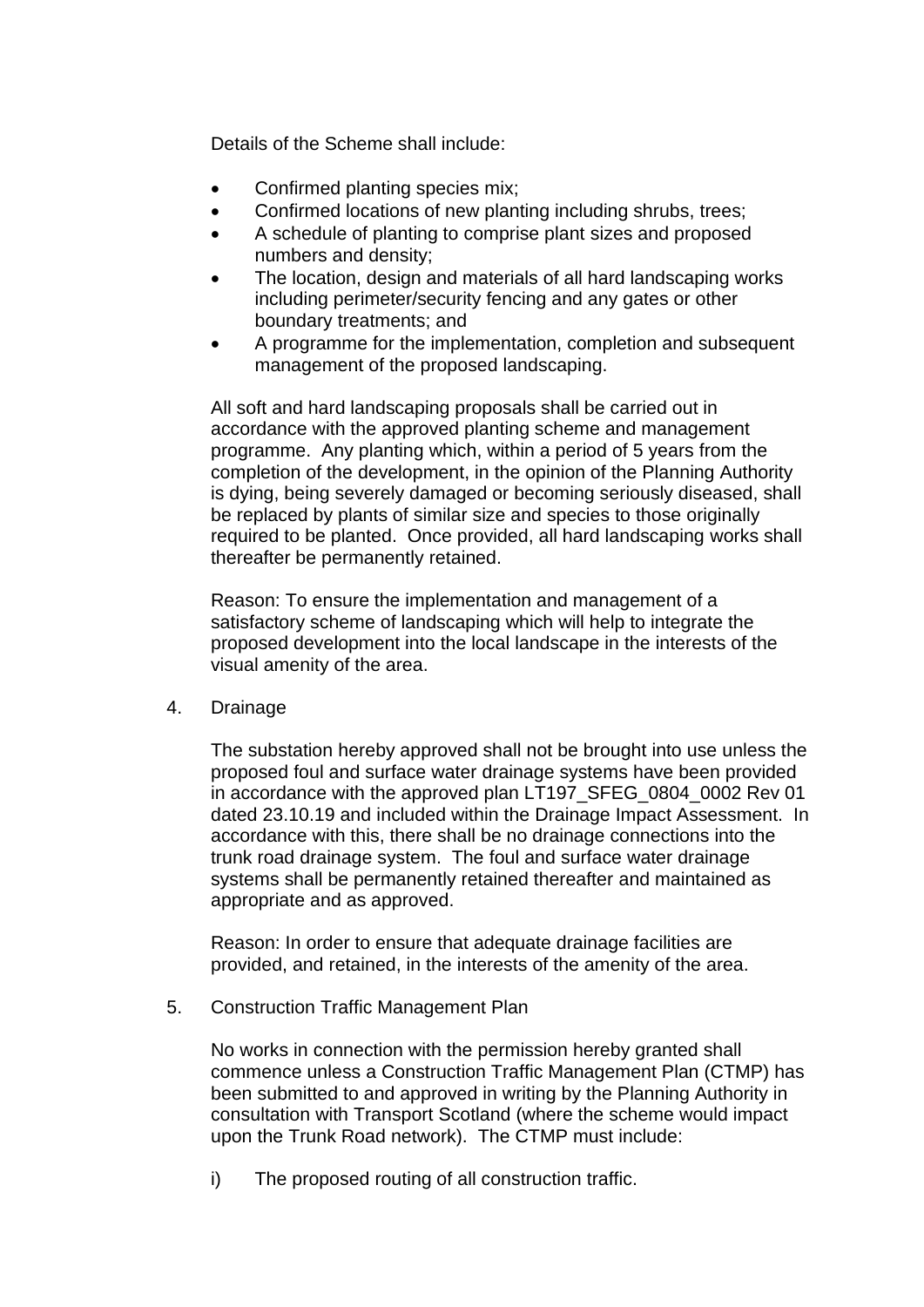- ii) Details of any traffic management measures proposed during construction (including signage).
- iii) Detail of any abnormal loads, including their routing.

Thereafter, the development shall be carried out in accordance with the approved CTMP, unless otherwise agreed in writing with the Planning Authority.

Reason: In the interests of road safety and to avoid degradation of the road and bridge network.

6. CEMP

No works in connection with the development hereby approved (including demolition, ground works and vegetation clearance) shall commence unless a Construction Environmental Management Plan (CEMP) has been submitted to and approved in writing by the Planning Authority. The CEMP shall include the following:

- i) Risk assessment of potentially damaging construction activities;
- ii) Identification of biodiversity protection zones;
- iii) Practical measures (both physical measures and sensitive working practices) to avoid or reduce impacts during construction (may be provided as a set of method statements);
- iv) The location and timing of sensitive works to avoid harm to biodiversity features;
- v) The times during construction when specialist ecologists need to be present on site to oversee works;
- vi) Responsible persons and lines of communication;
- vii) The role and responsibilities on site of an Ecological Clerk of Works (ECoW) or similarly competent person;
- viii) Use of protective fences, exclusion barriers and warning signs;
- ix) Details of lighting, both during construction and operation of the site;
- x) Hours of operation during the construction period.

The CEMP must address the mitigation details contained within Table 4.1 'Mitigation Summary' of the Environmental Appraisal, dated September 2019.

In the event that the CEMP references other SHE Transmission documents, including (but not limited to) General Environmental Management Plans (GEMPs) or Species Protection Plans (SPPs), these plans must be also be submitted to Aberdeenshire Council for agreement as part of the wider CEMP.

All works carried out during the construction period shall be undertaken strictly in accordance with the approved CEMP, unless otherwise agreed in writing with the Planning Authority.

Reason: In the interests of protecting the biodiversity of the environment, the amenity of the surrounding area and road safety.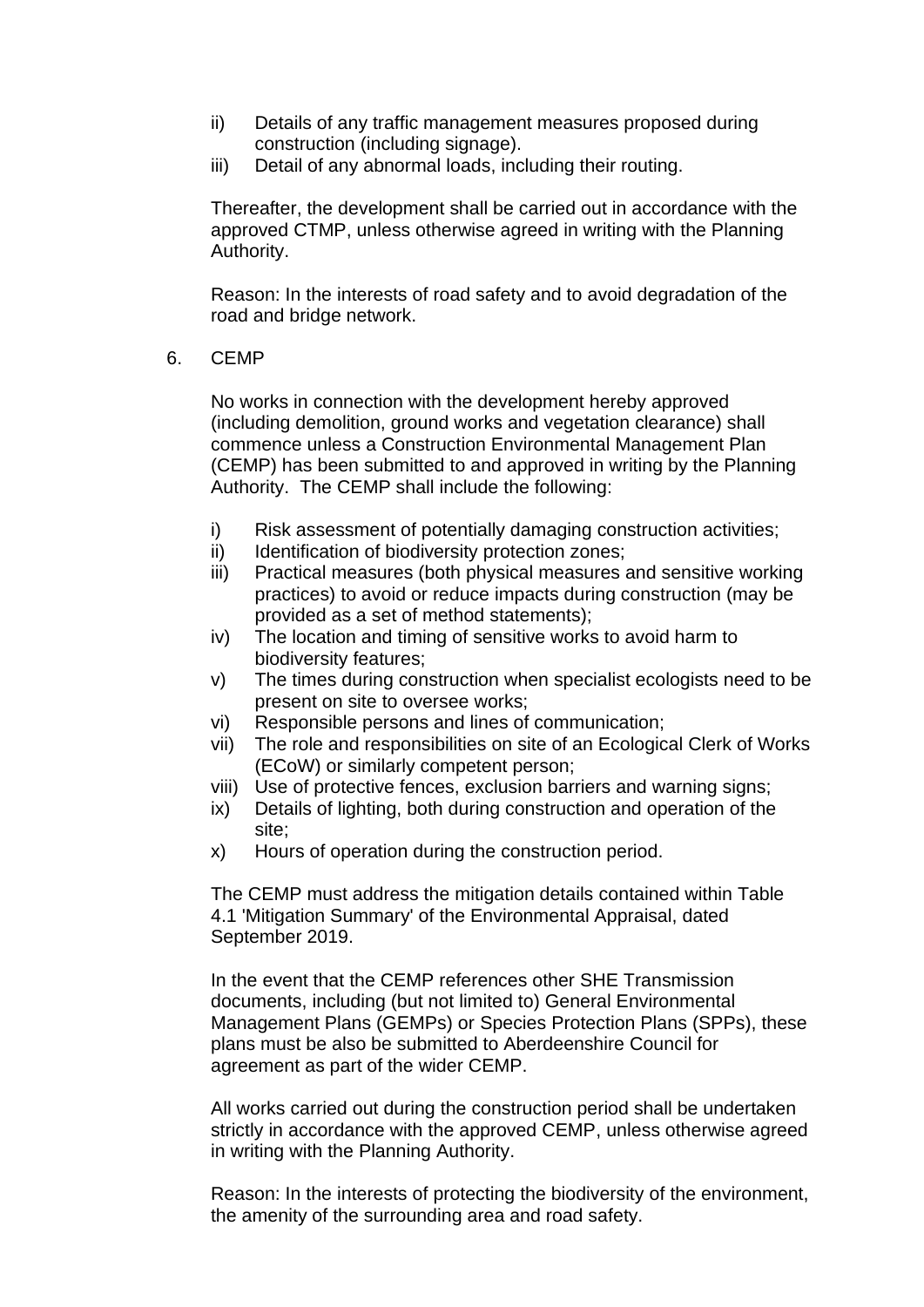7. Species Protection Plans

The proposal shall be carried out in accordance with the details contained within the Species Protection Plans (SPP) submitted in support of the application. For the avoidance of doubt the submitted SPPs are:

- i) Badger Species Protection Plan, SSE Networks, Ref: TG-NET-ENV-501, Revision: 1.01, Issue Date: March 2018.
- ii) Bird Species Protection Plan, SSE Networks, Ref: TG-NET-ENV-505, Revision: 1.01, Issue Date: May 2018.

Development shall be carried out in accordance with these documents unless otherwise agreed in writing with the Planning Authority.

Reason: In the interests of protecting biodiversity and more specifically protected species which are evident in the area.

8. Access Construction

That no works in connection with the development hereby approved shall commence until full details of the layout, type and construction methods for a proposed new junction connecting to the A90 trunk road, constructed generally in accordance with drawing *LT197\_SFEG\_0804\_0003 Revision 01 dated 3 October 2019 and prepared by Scottish and Southern Electricity Networks* have been submitted to and agreed in writing by the Planning Authority in consultation with Transport Scotland.

Reason: To ensure that the standard of access layout complies with the current standards and that the safety of the traffic on the trunk road is not diminished.

9. Visibility Splays

No works in connection with the development hereby approved shall commence until full details of visibility splays of 4.5 metres by 215 metres at the junction of the proposed new access with the A90 trunk road have been submitted to and agreed in writing by the Planning Authority in consultation with Transport Scotland. Thereafter the development shall be carried out in full accordance with the approved details.

Reason: In order to ensure that the standard of access layout complies with the current standards and that the safety of the traffic on the trunk road is not diminished and to ensure that vehicles entering or exiting the access can undertake the manoeuvre safely and with minimum interference to the safety and free flow of traffic on the trunk road.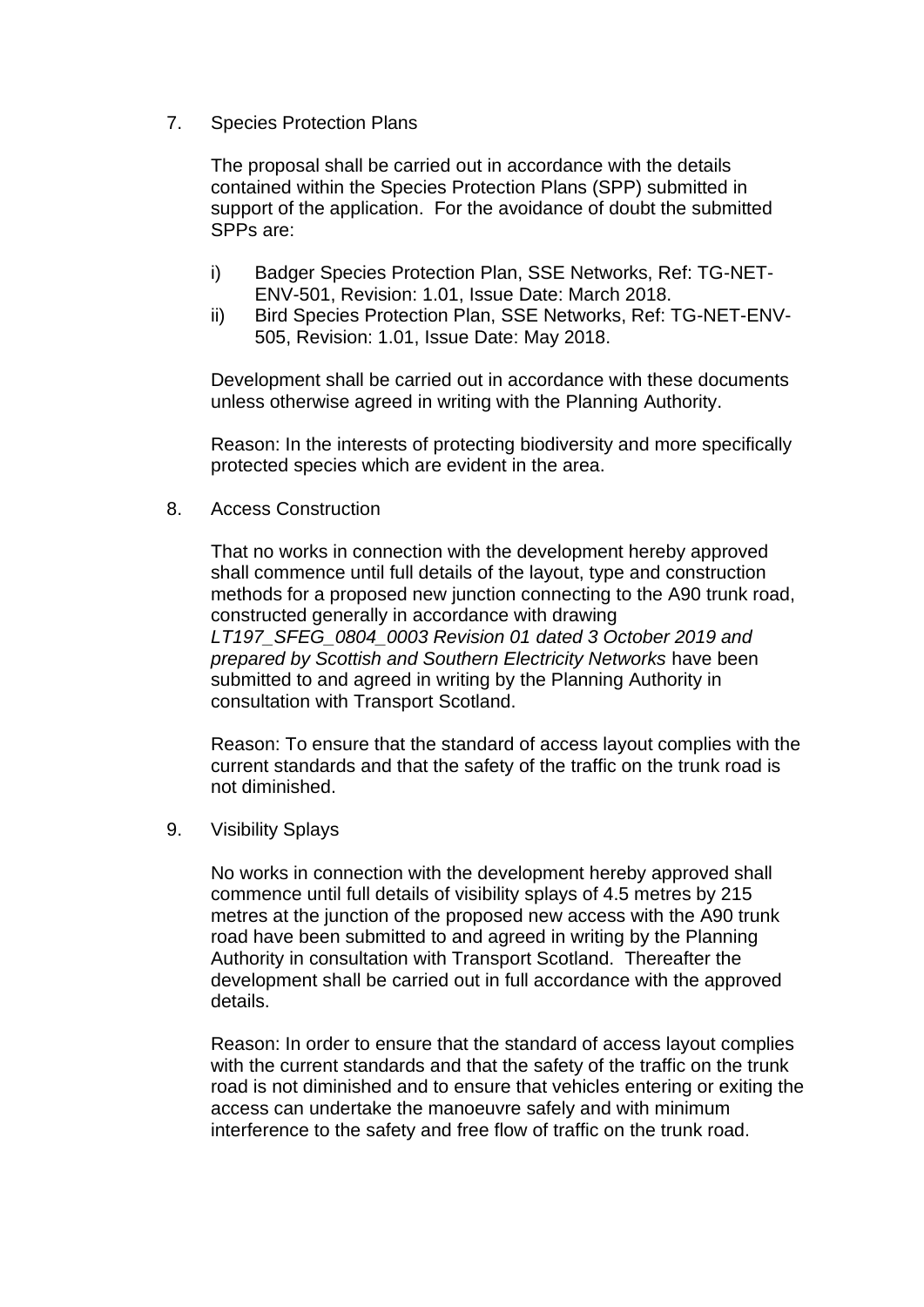#### 10. Abnormal Loads

Prior to the commencement of any abnormal load deliveries to the site, the proposed route for any abnormal loads on the trunk road network must be approved by the Planning Authority in consultation with Transport Scotland. Any accommodation measures required including the removal of street furniture, junction widening and traffic management must similarly be approved prior to any abnormal load deliveries. Any additional signing or temporary traffic control measures deemed necessary due to the size or length of loads being delivered must be undertaken by a recognised Quality Assured Traffic Management consultant, this is also to be approved by the Planning Authority in consultation with Transport Scotland before delivery commences.

Reason: To minimise interference and maintain the safety and free flow of traffic on the trunk road as a result of the traffic moving to and from the development and to ensure that the transportation of abnormal loads will not have any detrimental effect on the trunk road network.

11. Wheel Washing

No development shall take place unless, details of wheel washing facilities (or an alternative appropriate solution as agreed, in writing, by the Planning Authority in consultation with Transport Scotland) are agreed, in writing, with the Planning Authority in consultation with Transport Scotland. The agreed plant and facilities shall be provided within the construction site and shall remain in place for the duration of the construction period, unless otherwise agreed, in writing, by the Planning Authority.

Reason: To ensure that material from the site is not deposited on the trunk road to the detriment of road safety.

(b) The following Direction:

DIRECTION UNDER SECTION 58 (2) OF THE TOWN AND COUNTRY PLANNING (SCOTLAND) ACT 1997 as amended by Planning etc. (Scotland) Act 2006:

That subsection (1) of Section 58 of the Town and Country Planning (Scotland) Act 1997 (as amended) shall apply in respect of the permission, with the substitution of the period of three years referred to in that subsection with the period of five (5) years, as is considered appropriate by the Planning Authority in this instance on the basis of the scale of the development. The provisions of subsection (1) shall therefore be read as follows:

The planning permission is to lapse on the expiration of a period of five (5) years (beginning with the date on which the permission is granted) unless the development to which the permission relates is begun before that expiration.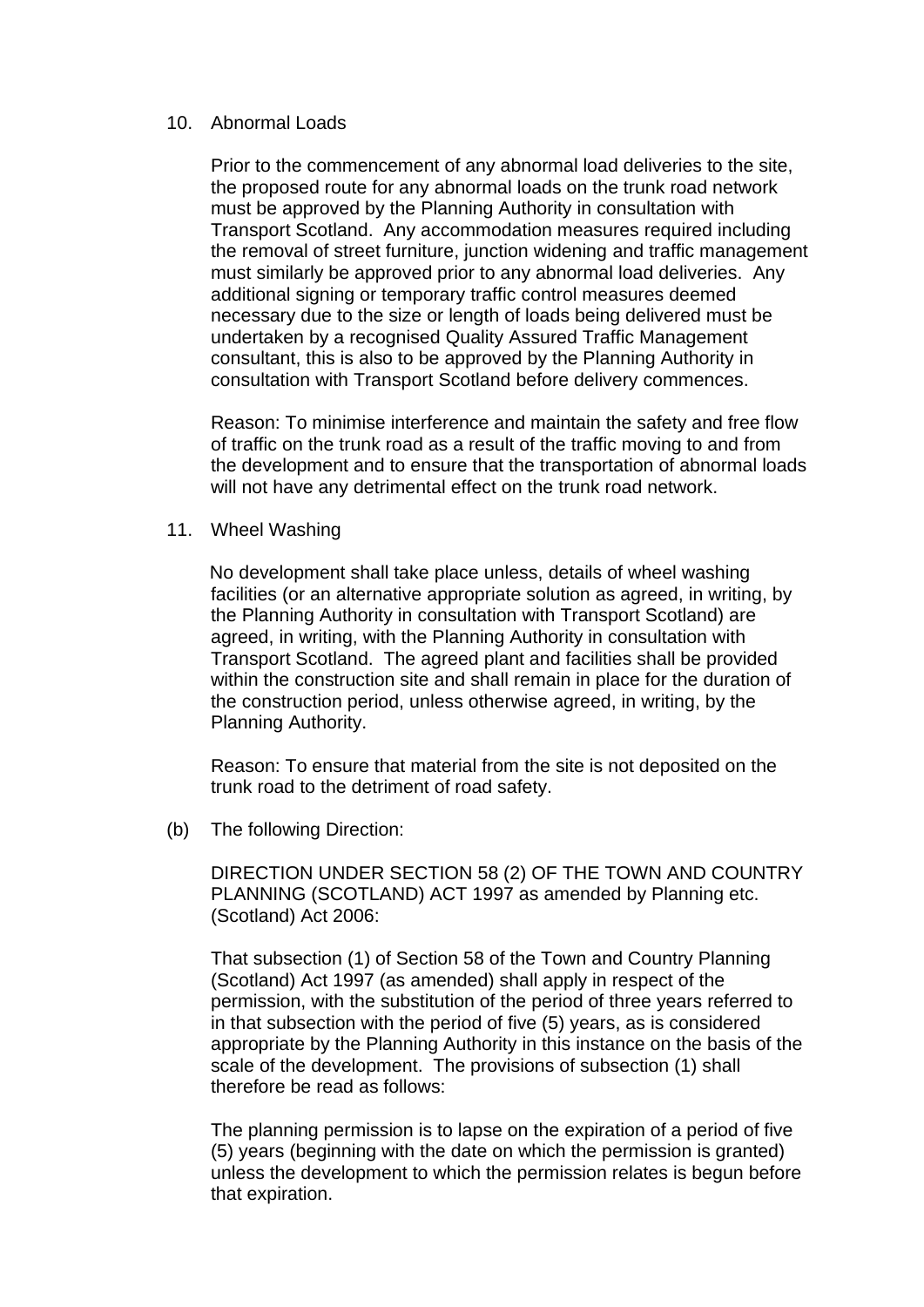(2) the reason for the decision as follows -

The proposal and mitigation measures set out and contained therein are considered to be acceptable in terms of the relevant Policies contained within the Aberdeenshire Local Development Pan 2017. The proposal is consistent with the Development Plan's aims of reducing carbon emissions and adapting to climate change. It also contributes to the Scottish Government's National Planning Framework's aim to move Scotland towards creating a low carbon place.

# **5. PROPOSED ABERDEENSHIRE LOCAL DEVELOPMENT PLAN 2020**

There had been circulated a report dated 22 January, 2020 by the Director of Infrastructure Services seeking agreement on the content of the Proposed Aberdeenshire Local Development Plan 2020 as the settled view of the Council on planning policy and site allocations for the period 2021 to 2031 prior to public consultation. The report advised that detailed discussion and consultation had been undertaken with all six Area Committees and the Infrastructure Services Committee and outlined the next steps in terms of public consultation over an 8 week period, submission to and public examination of the Plan by the Scottish Government Directorate of Planning and Environmental Appeals followed by final approval and adoption of the Plan by the Authority. The report also highlighted outstanding issues which had arisen for Members' consideration.

The Head of Planning and Environment expressed his appreciation to all Members, staff and communities for their input in to developing the draft Plan and introduced the report making reference to the process followed, the influence of new planning legislation and outlined next steps.

The Provost advised that ten requests to speak had been received in respect of this item and the Council **agreed** to hear from speakers prior to consideration and determination of the matter.

The Council then heard from speakers as follows –

Mr David Wardrop of Wardrop Strategic Planning on behalf of Taylor Wimpey seeking the reintroduction of bid site KN027 for 300 homes north of Thistle Drive at Portlethen. Mr Wardrop made reference to the original surplus land allocations identified by Officers within the draft Plan, a perceived lack of housing land allocation within the current draft Plan presented, the potential for non compliance with the Strategic Development Plan in terms of housing allowance and the suitability of the bid site KN027 at Portlethen. In conclusion, he requested that the Council replace the perceived lost flexibility of housing land allocations in the draft Plan and, in doing so, reintroduce the site KN027 to the north of Portlethen to provide a broader choice of sites and better chance of delivery of new private and affordable homes in this part of Aberdeenshire.

Mr Wardrop then responded to a question from a Member relating to housing land allocation and the potential for non compliance with the Strategic Development Plan.

Ms Lesley Tierney of Lippe Architects and Planner on behalf of CHAP seeking the allocation of bid sites FR063 and FR064 at Auchterellon Farm, Ellon. She made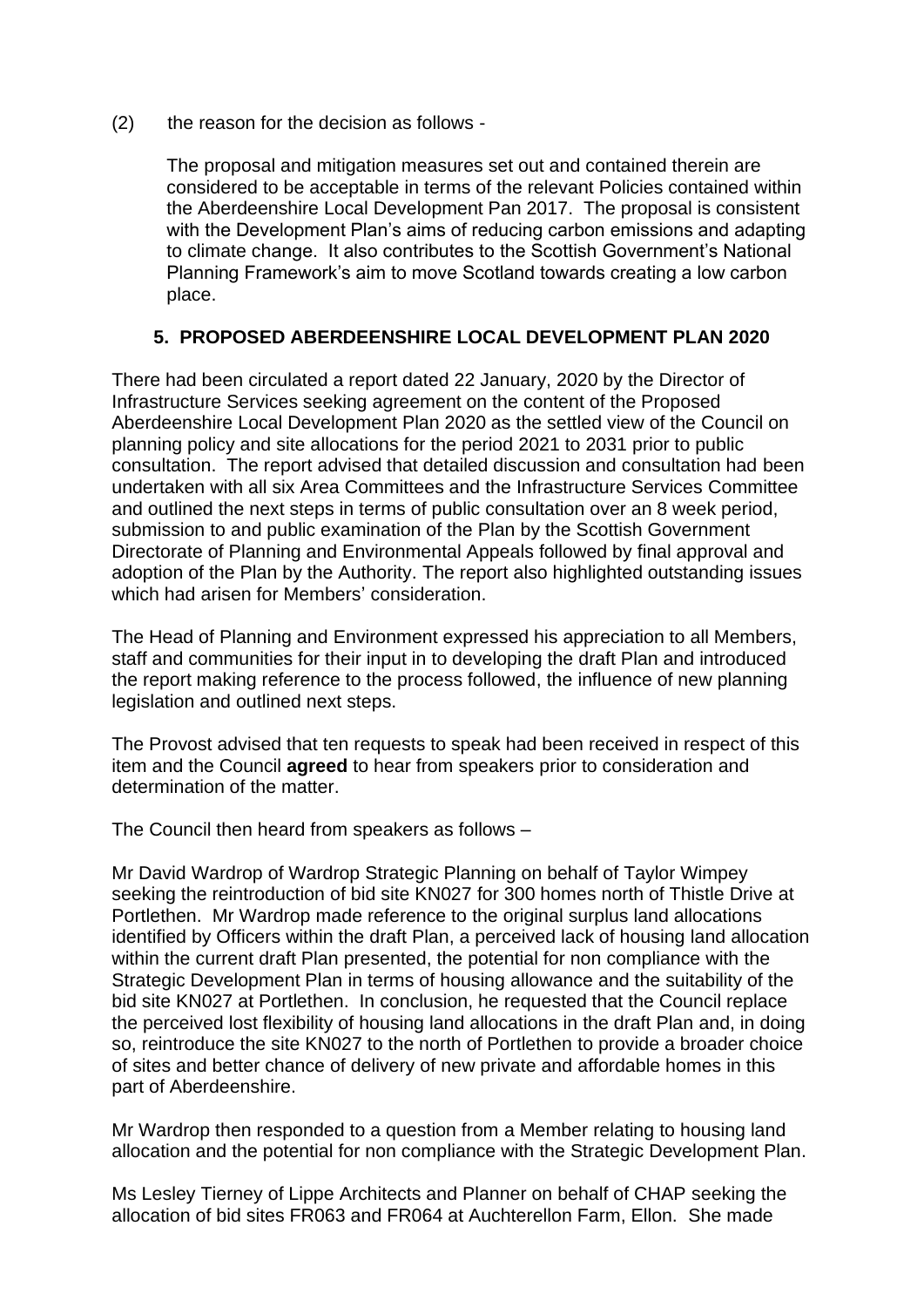reference to Area Committee and Infrastructure Services Committee consideration of the site allocations, Transport Scotland comments on the proposals, Transportation Service feedback, estimated traffic generation figures and proposed housing allocation within the Ellon area. In conclusion, she asked the Council to support the inclusion of the sites within the Local Development Plan.

There were no questions from Members.

Mr Daniel Harrington of Thain, Harrington and Edwards on behalf of Cala Homes seeking the inclusion of bid site KN032 at Braehead Farm, Stonehaven. Reference was made to the location of the site, access arrangements, scale of the proposed development, range of house types, road improvements and submission of a draft masterplan. He also made reference to recent discussions with Mackie Academy Rugby Club on the potential to deliver new replacement pitch facilities as part of any development at Braehead. In conclusion, he highlighted the potential benefits associated with development on this site and urged the Council to support its inclusion in the Local Development Plan.

Mr Harrington then responded to Members' questions providing assurance that the development would not exacerbate any current flooding issues in Stonehaven and that the suggested arrangement with the Rugby Club would be subject to an agreed masterplan being in place in respect of development on this site.

Mr Daniel Harrington of Thain, Harrington and Edwards on behalf of Cala Homes seeking the inclusion of bid site KN109 at land at Causeyport, Portlethen. Reference was made to the location of the site, the proposed phasing of development on the site, services to be delivered, the strong demand for housing in that location, educational provision including accessible sports pitches, access arrangements and a potential future link to the Aberdeen Western Peripheral Route (AWPR).

Mr Harrington responded to questions from Members on any discussions with Transport Scotland regarding the potential future link to the AWPR, the current designation of the application site in the Local Development Plan, the number of residential units proposed, the potential contribution to educational provision and previous engagement with the public on the proposals.

Mr Peter Thain of Thain, Harrington and Edwards on behalf of Forbes Homes seeking the inclusion of bid site KN138 at Woodlands of Durris. Reference was made to the location of the site, referred to as an infill site between two developments, services and community facilities to be provided, density and design proposals, educational capacity within the area, potential improvements to access arrangements, lower density housing, demand for single storey accommodation and community facilities to be provided.

Mr Thain responded to a Member's question relating to the developer's approach to meeting the needs and demands of its customers.

Mr Andy Richards, a local resident, on bid site MR038 to the North of Hill of Banchory and its importance to the biodiversity of the community of Banchory. Reference was made to the planned expansion of the town, the local nature reserve to the North at the Loch of Leys, which had a high degree of biodiversity and provided habitat for a wide range of wildlife and insects some of which were included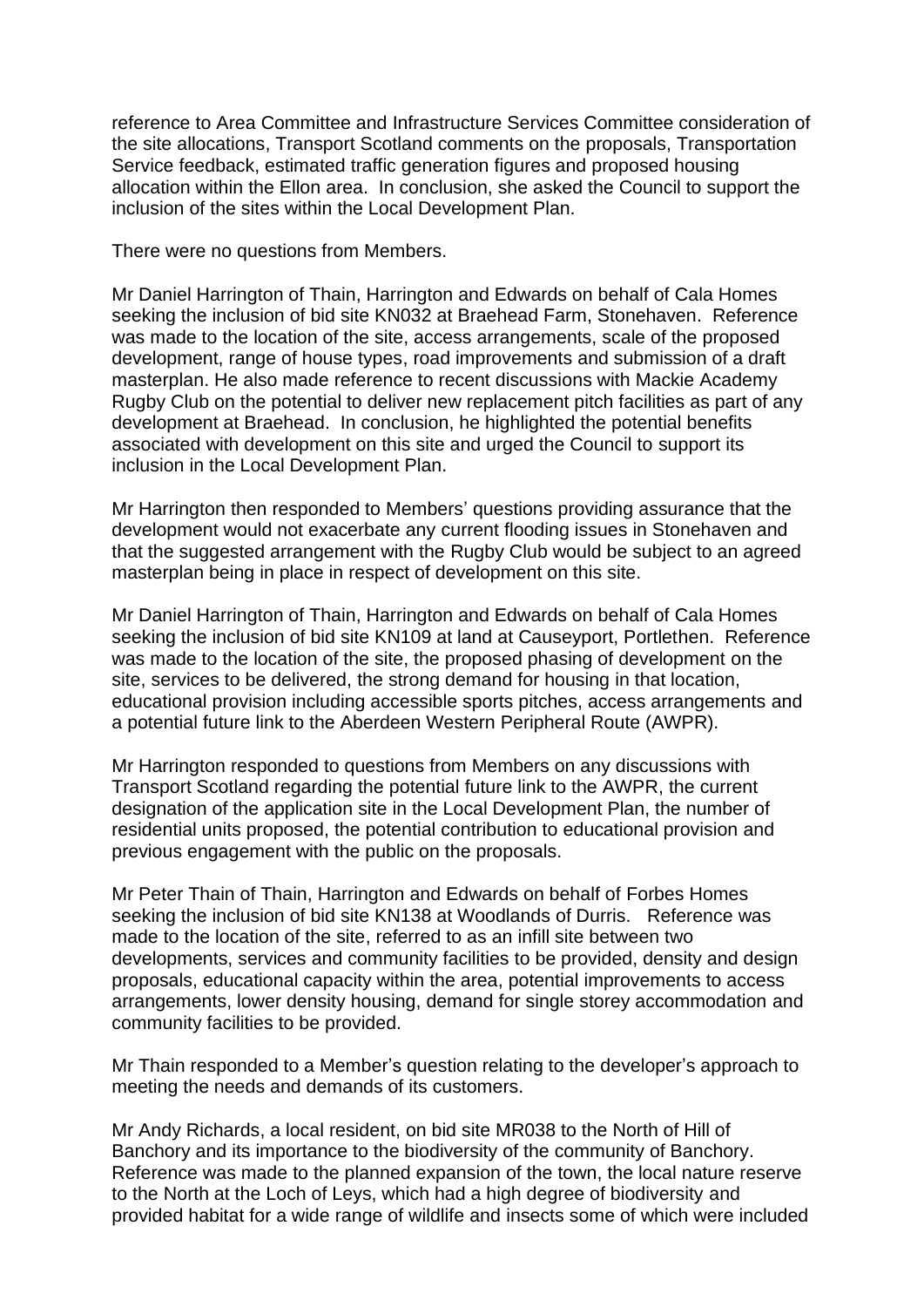on the Scottish Biodiversity list, and the potential impact of development on bid site MR038 on the nature reserve and adjacent woodland and hedges.

Mr Richards responded to questions from Members by confirming his request that no development take place on the bid site and that he was aware that a charitable trust had been set up to look after the Loch of Leys area.

Mr Michael Lorimer of Ryden on behalf of Forbes Homes seeking an increased allocation in respect of bid site MR061 at Glen O' Dee, Banchory from 40 units to 100 units. Reference was made to the long history of planning consents associated with the site, including enabling development for the redevelopment of the former A Listed Hospital Building. He advised that the main building had been destroyed by fire in 2016 and as a result there were significant costs associated with remediating the contaminated site prior to development. He also made reference to an assessment undertaken on the potential impact of any development on ancient woodland as requested by the Infrastructure Services Committee, consultees comments on development of the site and community support for the development.

Mr Lorimer responded to Members questions on the scale of the remedial work required, the need for increased housing allocation and how that could be accommodated on site, consultation with the local community council, options available to submit an application for a higher density development and associated risks, previous consents for development on the site, impact on the ancient woodland, existing contamination in and around trees on the site and the viability of a development of 40 units as proposed.

Mr Hugh Craigie on behalf of CHAP seeking the inclusion of bid site KN064 for a residential led mixed use development at Kincluny (Park Quarry). Reference was made to the Examination report on the Strategic Development Plan (SDP) which had resulted in an increased allocation of 1879 homes split evenly between the Shire and the City Councils. He considered that the Local Development Plan did not make sufficient provision to meet the increased SDP allocation within the Aberdeen Housing Market Area and also included a number of constrained sites which may not be deliverable. He suggested that there was a need for more housing sites to be included in the Plan and that bid site KN064, a brownfield site with no known technical constraints and effectively shovel ready, would assist in providing access to affordable housing in that location. He also advised that development of the site was not dependent on Park Bridge for access but that the development may provide an opportunity for the developer to provide a contribution towards repair work required.

Mr Craigie then responded to Members questions on the perceived lack of housing sites in the Local Development Plan, consultation undertaken with the community council on the proposals including any potential contribution towards repairs to Park Bridge, the required reinstatement of the quarry site for agricultural use and the interconnection between the two separate communities.

Mr Graeme Webster, site owner, seeking the inclusion of bid site FR088 at Parcock Quarry, Oldmeldrum for up to 10 houses in the Local Development Plan. He made reference to the Local Development Plan bids in Oldmeldrum and advised that this was the only bid proposing the provision of single storey homes and had the support of the local community council following a local place standard survey highlighting the need for such provision. Reference was also made to the site location, site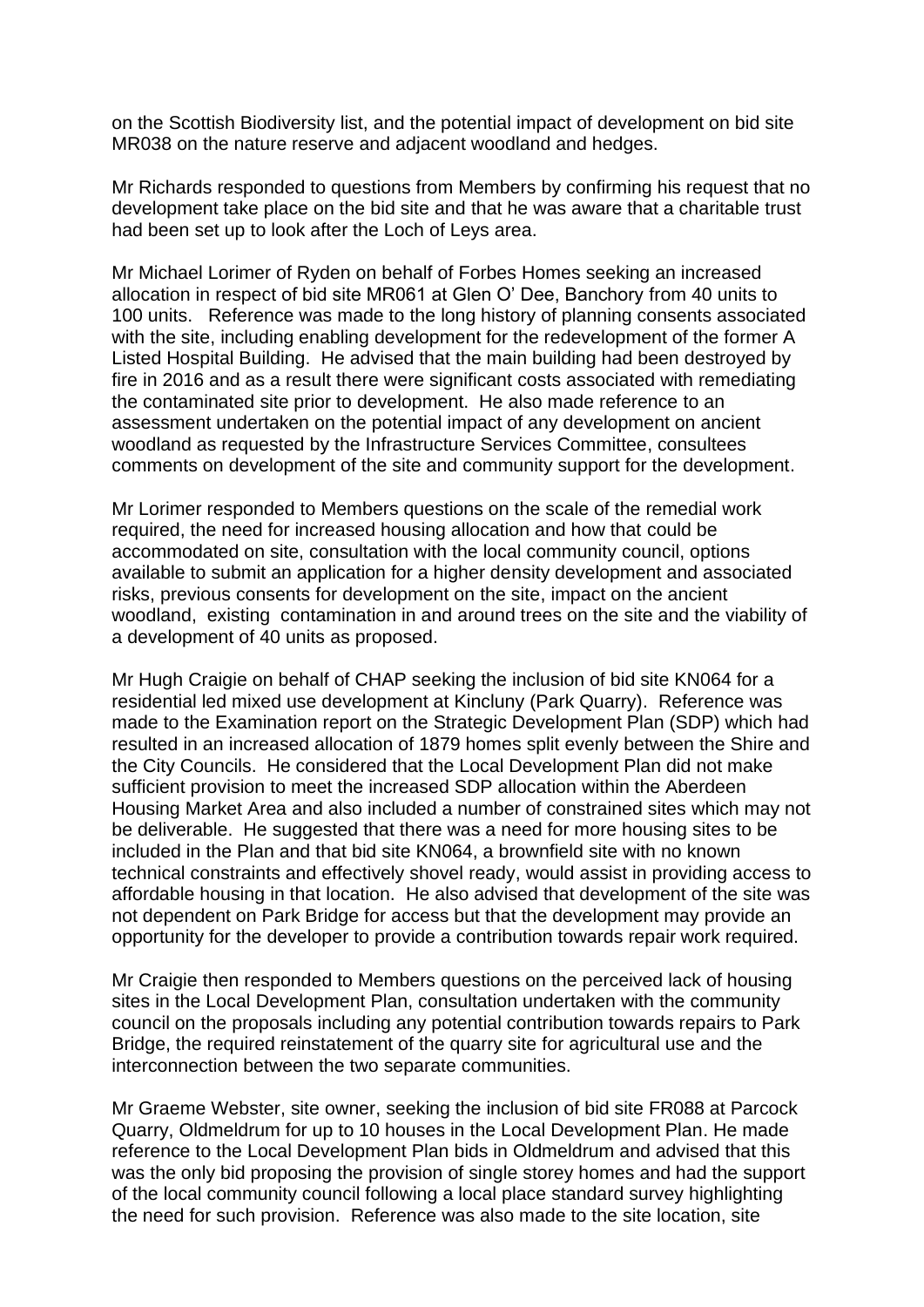layout and proposed access arrangements and that no objections had been received to the proposed site allocation.

There were no questions from Members.

Ms Sarah Graham of Halliday, Fraser, Munro on behalf of Mr John McIntosh, site owner, seeking the inclusion of bid sites GR118 at Kinmuch and GR144 at Little Goval for up to 15 self build housing plots. She advised that there was a strong local demand for this type of housing and a lack of policy provision in this respect in the Local Development Plan. Both sites were considered suitable for sympathetic small scale development with no technical issues identified and appropriate site access achievable. In conclusion, she urged the Council to approve the inclusion of the sites in the Local Development Plan.

Ms Graham responded to a question from Members on the current status of the site at Little Goval which had been used as a temporary site compound for the AWPR.

The Head of Planning and Environment then responded to questions from Members on the appropriate allocation of housing sites in the Local Development Plan, clarification of wording relating to the link road at Cromleybank, policy on the density of development within the Local Development Plan, a discrepancy between green belt policy and the Kincardine and Mearns settlement statement which required correction and the text relating to Banchory Academy site R3 and requirement for developer contributions.

Thereafter, the Council determined proposals for the inclusion of bid sites in the Local Development Plan as follows -

#### Bid site FR063 and FR064 at Auchterellon Farm, Ellon

Councillor Wallace moved, seconded by Councillor Davidson, that Council reinstate sites FR063 and FR064 at Auchterellon Farm, Ellon in to the Proposed Local Development Plan 2020.

As an amendment, Councillor Gifford moved, seconded by Councillor Argyle, that the Council not include bid sites FR063 and FR064 at Auchterellon Farm, Ellon in the Proposed Local Development Plan 2020.

Members of the Council voted:-

for the motion (29) Councillors Adam, Baillie, Beagrie, Berry, Calder, Davidson, Dickinson, Findlater, Gibb, Harper, Hassan, Hutchison, Ingram, Mair, McKelvie, Mollison, Owen, Partridge, Petrie, Pike, Reynolds, Simpson, H Smith, Stirling, Taylor, Walker, Wallace, Wilson and Withey.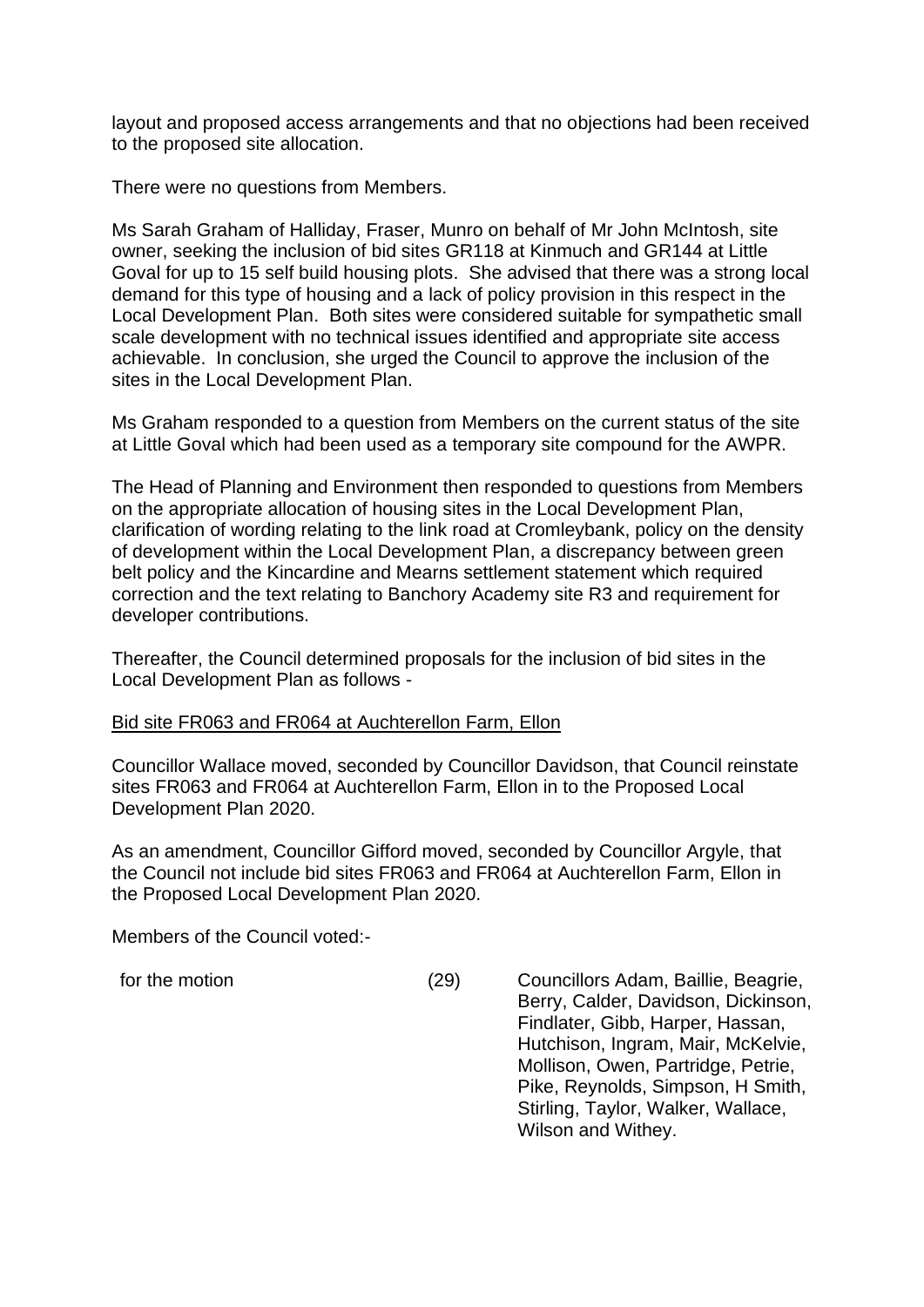| for the amendment | (31) | Councillors Agnew, Aitchison,<br>Allan, Argyle, Bews, Blackett,<br>Bruce, C Buchan, Carr, Cassie,<br>Cox, Evison, Ewenson, Ford,<br>Forsyth, Gifford, Hood, Howatson,<br>Ingleby, Johnston, Kloppert,<br>Latham, Lonchay, McKail, Reid,<br>Robertson, Roy, N Smith, S Smith,<br>Sutherland and Topping. |
|-------------------|------|---------------------------------------------------------------------------------------------------------------------------------------------------------------------------------------------------------------------------------------------------------------------------------------------------------|
| declined to vote  | (5)  | Councillors Duncan, Durno, Fakley,<br>Ross and Whyte.                                                                                                                                                                                                                                                   |

The amendment was carried and the Council **agreed** not to include bid sites FR063 and FR064 at Auchterellon Farm, Ellon in the Proposed Local Development Plan 2020.

### Bid site KN138 at land at Woodlands of Durris

Councillor Wallace moved, seconded by Councillor Pike, that Council include bid site KN138 for land at Woodlands of Durris in the Proposed Local Development Plan 2020.

As an amendment, Councillor Argyle moved, seconded by Councillor Gifford, that the Council not include bid site KN138 for land at Woodlands of Durris in the Proposed Local Development Plan 2020.

Members of the Council voted:-

| for the motion    | (12) | Councillors Baillie, Bews, Calder,<br>Carr, Ingram, Mollison, Partridge,<br>Pike, Walker, Wallace, Wilson and<br>Withey.                                                                                                                                                                                                                                                                                                                                                                                      |
|-------------------|------|---------------------------------------------------------------------------------------------------------------------------------------------------------------------------------------------------------------------------------------------------------------------------------------------------------------------------------------------------------------------------------------------------------------------------------------------------------------------------------------------------------------|
| for the amendment | (52) | Councillors Adam, Agnew,<br>Aitchison, Allan, Argyle, Beagrie,<br>Berry, Blackett, Bruce, C Buchan,<br>Cassie, Cox, Davidson, Dickinson,<br>Duncan, Durno, Evison, Ewenson,<br>Fakley, Findlater, Ford, Forsyth,<br>Gibb, Gifford, Harper, Hassan,<br>Hood, Howatson, Hutchison,<br>Ingleby, Johnston, Kloppert,<br>Latham, Lonchay, Mair, McKail,<br>McKelvie, Owen, Petrie, Reid,<br>Reynolds, Robertson, Ross, Roy,<br>Simpson, H Smith, N Smith, S<br>Smith, Stirling, Sutherland, Taylor<br>and Topping. |
| declined to vote  | (1)  | Councillor Whyte.                                                                                                                                                                                                                                                                                                                                                                                                                                                                                             |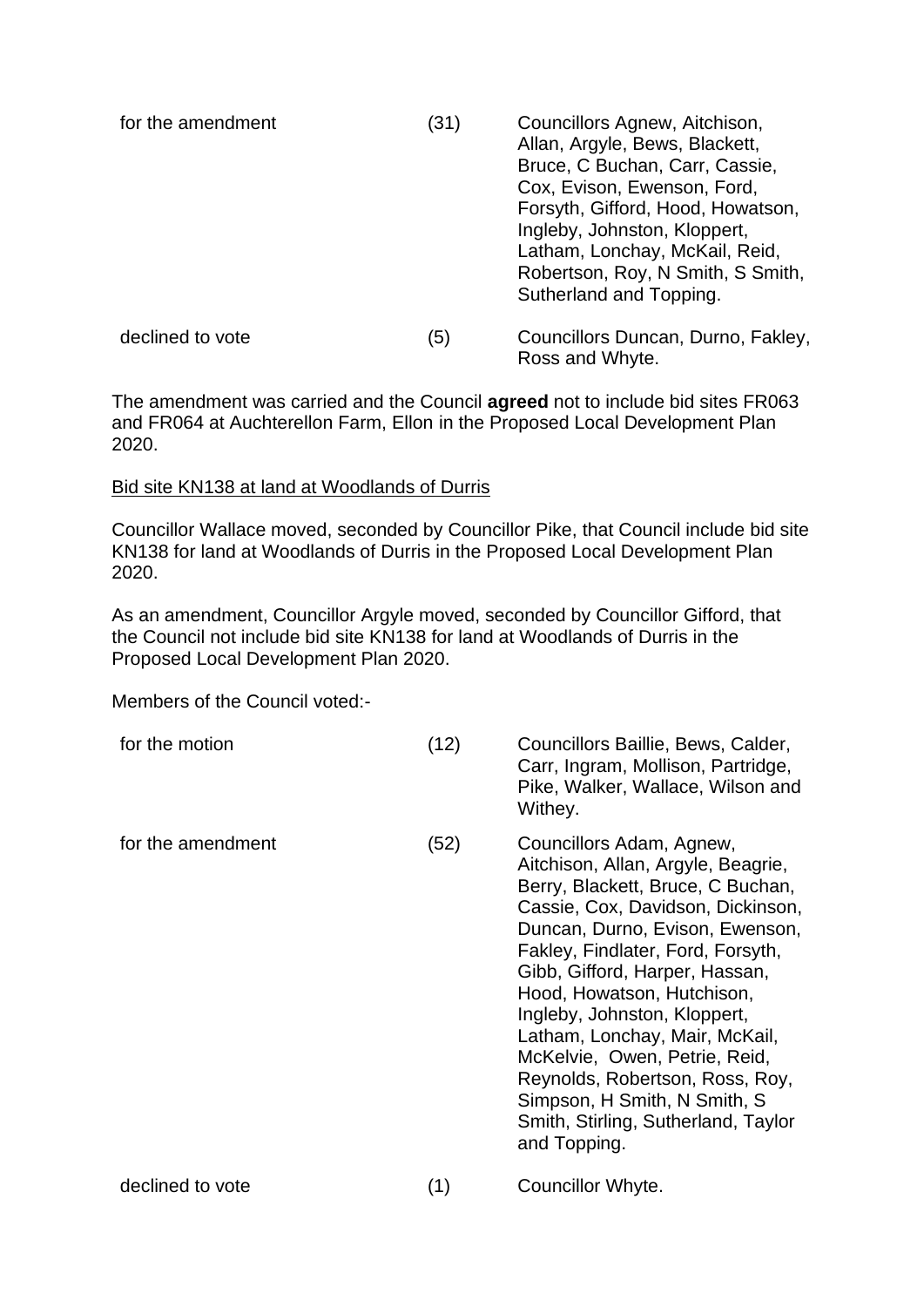The amendment was carried and the Council **agreed** not to include bid site KN138 for land at Woodlands of Durris in the Proposed Local Development Plan 2020.

#### Bid site MR061 at Glen O' Dee

At this stage in the proceedings the Council agreed to suspend Standing Order 2.1.2 to allow the meeting to continue beyond 1pm.

Councillor Ross moved, seconded by Councillor Durno that the allocation in the Proposed Local Development Plan 2020 in respect of bid site MR061 at Glen O' Dee be increased from 40 units to 100 units.

As an amendment, Councillor Argyle moved, seconded by Councillor Ford, that the allocation in the Proposed Local Development Plan 2020 in respect of bid site MR061 at Glen O' Dee of 40 units be approved.

Members of the Council voted:-

| for the motion    | (25) | Councillors Baillie, Bews, C<br>Buchan, Carr, Cox, Durno, Fakley,<br>Findlater, Gibb, Harper, Ingram,<br>Lonchay, Mair, McKelvie, Partridge,<br>Petrie, Pike, Reid, Reynolds, Ross,<br>N Smith, Sutherland, Wallace,<br>Wilson and Withey.                                                                                                                                          |
|-------------------|------|-------------------------------------------------------------------------------------------------------------------------------------------------------------------------------------------------------------------------------------------------------------------------------------------------------------------------------------------------------------------------------------|
| for the amendment | (38) | Councillors Adam, Agnew,<br>Aitchison, Allan, Argyle, Beagrie,<br>Berry, Blackett, Bruce, Calder,<br>Cassie, Davidson, Dickinson,<br>Duncan, Evison, Ewenson, Ford,<br>Forsyth, Gifford, Hassan,<br>Howatson, Hood, Hutchison,<br>Ingleby, Johnston, Kloppert,<br>Latham, McKail, Mollison, Owen,<br>Robertson, Roy, Simpson, H Smith,<br>S Smith, Stirling, Taylor and<br>Topping. |
| declined to vote  | (2)  | Councillors Walker and Whyte.                                                                                                                                                                                                                                                                                                                                                       |

The amendment was carried and the Council **agreed** that the allocation in the Proposed Local Development Plan 2020 in respect of bid site MR061 at Glen O' Dee of 40 units be approved.

Discussion then took place on the potential impact of any new development on the provision of sports pitches in Stonehaven and the requirement for such proposals to provide replacement sports pitches to the satisfaction of the Council and Sport Scotland and it was acknowledged that this was an issue which could affect settlements across Aberdeenshire not just Stonehaven and should be addressed through an amendment to the Open Space Policy in the Proposed Local Development Plan 2020.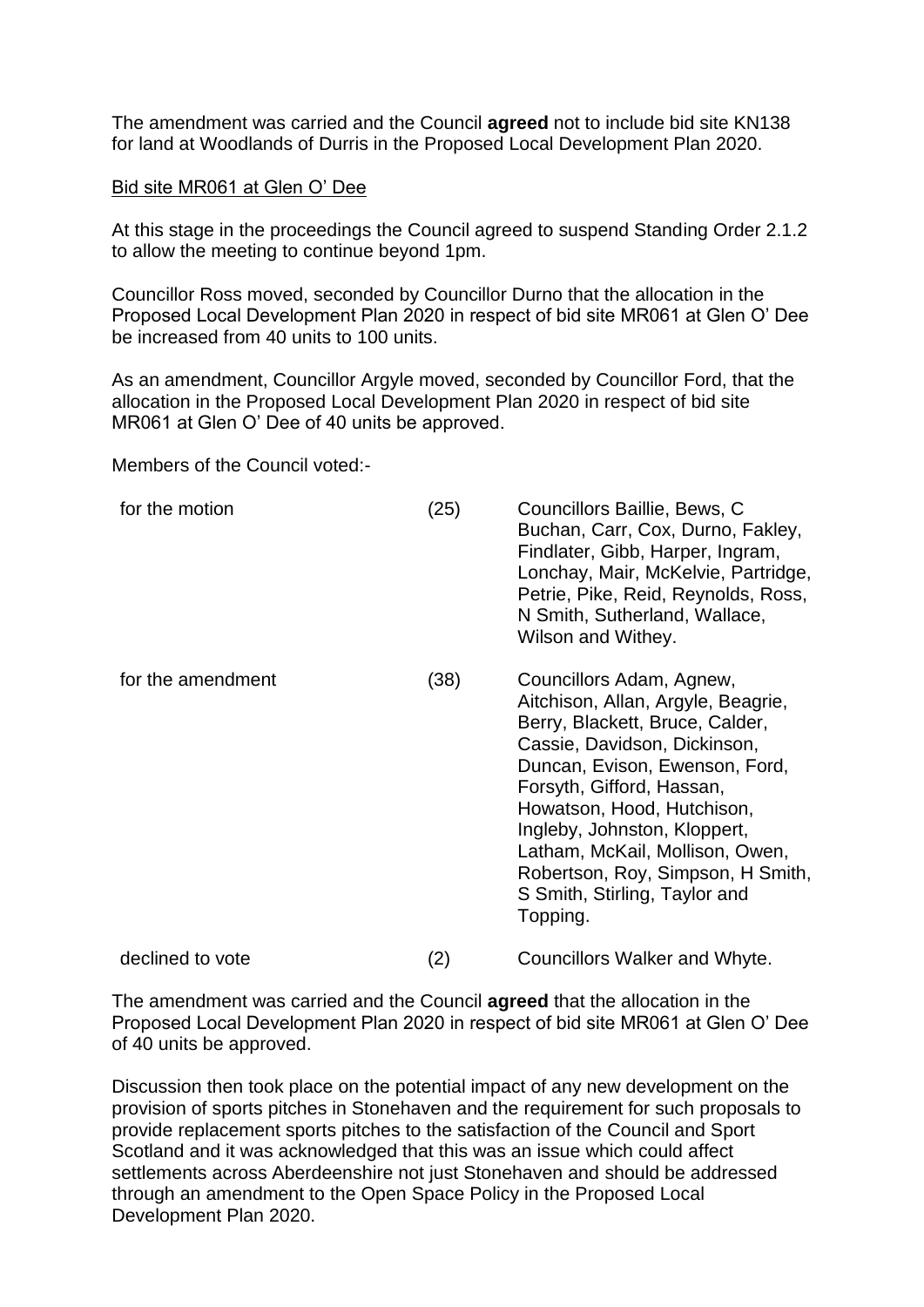Thereafter, Councillor Argyle moved, seconded by Councillor Cox, that Council approve the recommendations in the report including an amendment to the Open Space Policy to address the potential impact of any new developments in settlements across Aberdeenshire on the provision of sports pitches.

As an amendment, Councillor Ford moved, seconded by Councillor Aitchison, that Council -

- (1) approve the recommendations in the report including an amendment to the Open Space Policy to address the potential impact of any new developments in settlements across Aberdeenshire on the provision of sports pitches; and
- (2) agree that the review of the Plan due to commence in 2021 is accelerated to the earliest possible date in accordance with statutory requirements so that changes to the Plan needed to address the climate change emergency can be made as soon as possible.

Members of the Council voted:-

| for the motion       | (35) | Councillors Agnew, Argyle,<br>Beagrie, Berry, Bruce, Carr, Cox,<br>Davidson, Dickinson, Ewenson,<br>Fakley, Findlater, Gibb, Gifford,<br>Hassan, Howatson, Hutchison,<br>Ingleby, Latham, Lonchay, Mair,<br>McKail, McKelvie, Mollison, Pike,<br>Ross, Roy, Simpson, N Smith,<br>Stirling, Sutherland, Taylor, Walker,<br>Whyte and Withey. |
|----------------------|------|---------------------------------------------------------------------------------------------------------------------------------------------------------------------------------------------------------------------------------------------------------------------------------------------------------------------------------------------|
| for the amendment    | (23) | Councillors Adam, Aitchison, Allan,<br>Baillie, Bews, C Buchan, Calder,<br>Cassie, Duncan, Durno, Evison,<br>Ford, Forsyth, Harper, Ingram,<br>Johnston, Kloppert, Petrie, Reid,<br>Reynolds, S Smith, Topping and<br>Wilson.                                                                                                               |
| declined to vote     | (1)  | <b>Councillor Wallace.</b>                                                                                                                                                                                                                                                                                                                  |
| absent from the vote | (6)  | Councillors Blackett, Hood, Owen<br>Partridge, Robertson and H Smith.                                                                                                                                                                                                                                                                       |

The motion was carried and the Council **agreed**:

(1) to approve the publication of the Proposed Local Development Plan for public consultation for a period of 8 weeks, as the settled view of the Council on these matters, subject to any minor changes required to be agreed by the Director of Infrastructure Services following consultation with Group Leaders and an amendment to the Open Space Policy to address the potential impact of any new developments in settlements across Aberdeenshire on the provision of sports pitches; and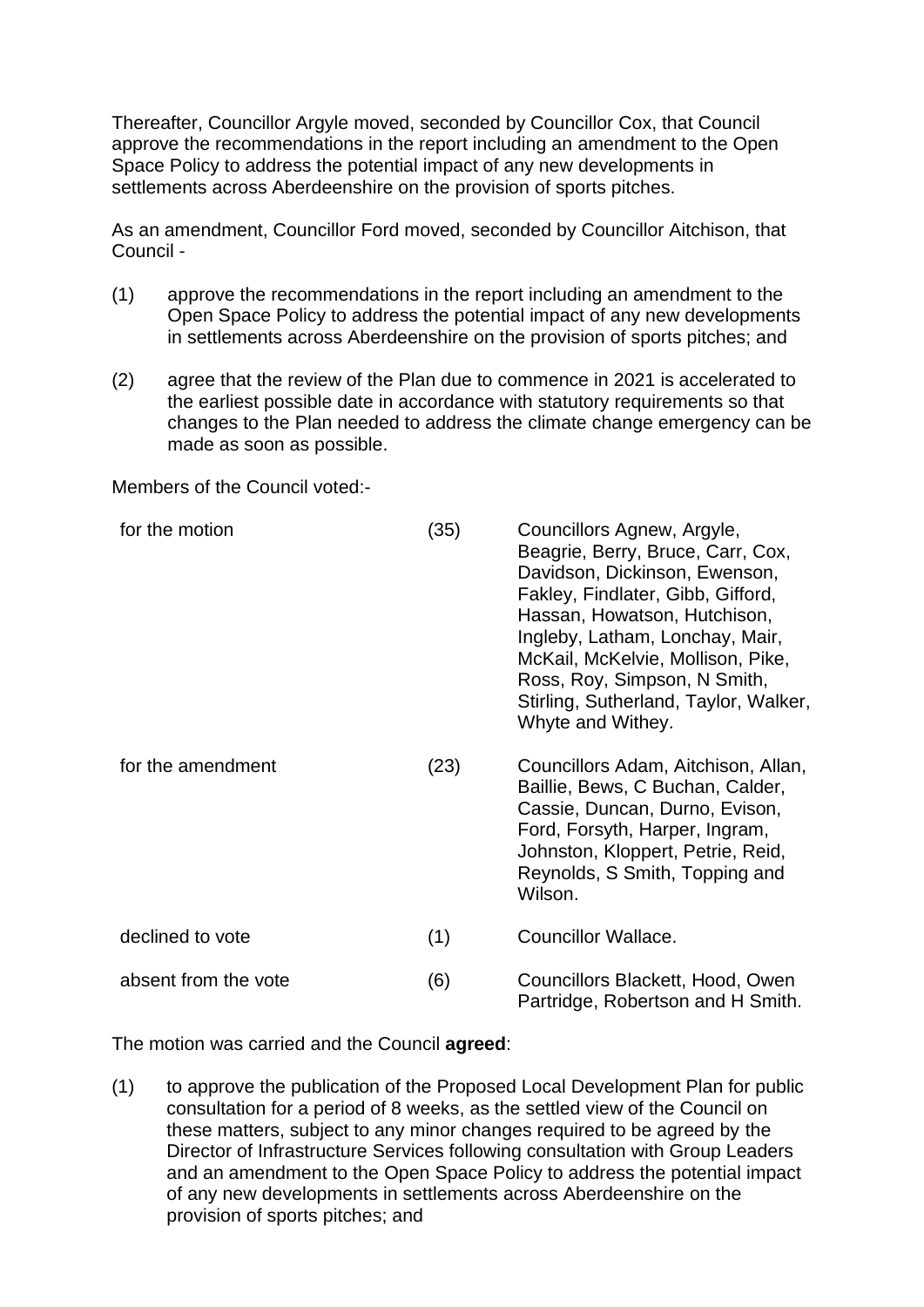(2) to approve the publication for public consultation of the Strategic Environmental Assessment (SEA) - Environmental Report of the Proposed Local Development Plan for a period of 8 weeks, subject to any minor changes required to be agreed by the Director of Infrastructure Services following consultation with Group Leaders, published to support this Report.

Having proposed an amendment which was not seconded proposing that the Council not approve the publication of the Proposed Local Development Plan, Councillor Wallace requested, as provided for in Standing Order 5.2.4, that the terms of his amendment be recorded in the minute.

# **6. REVIEW OF LICENSING BOARD STRUCTURE IN ABERDEENSHIRE**

With reference to the Minute of Meeting of 21 November, 2020 (Item 12) there had been circulated a report by the Director of Business Services on the responses to the public consultation exercise undertaken and the views of the South and Central Licensing Boards in respect of the review of the Licensing Board structure in Aberdeenshire and proposing that the Council dissolve the current structure and establish a new single Licensing Board for Aberdeenshire.

The Head of Legal and Governance outlined the proposals and reported on comments received from the North Licensing Board where the majority view had been in favour of the officer recommendation and, for those who were not, the concern was around a loss of local knowledge.

Thereafter, Councillor Gifford moved, seconded by Councillor Argyle that Council approve the recommendations in the report to establish a single Licensing Board for Aberdeenshire with ten members and that a report be presented to the Aberdeenshire Council meeting on 18 March, 2020, with a view to seeking the election of Members to the new Board.

As an amendment, Councillor Topping moved, seconded by Councillor Calder, that the Council retain the three current divisional Licensing Boards.

Members of the Council voted:-

for the motion (50) Councillors Adam, Agnew, Aitchison, Argyle, Baillie, Beagrie, Berry, Bruce, Carr, Cassie, Davidson, Dickinson, Durno, Evison, Ewenson, Fakley, Findlater, Ford, Forsyth, Gibb, Gifford, Harper, Hassan, Howatson, Hutchison, Ingleby, Ingram, Kloppert, Latham, Mair, McKail, McKelvie, Mollison, Petrie, Pike, Reynolds, Robertson, Ross, Roy, Simpson, N Smith, S Smith, Stirling, Sutherland, Taylor, Walker, Wallace, Whyte, Wilson and Withey.